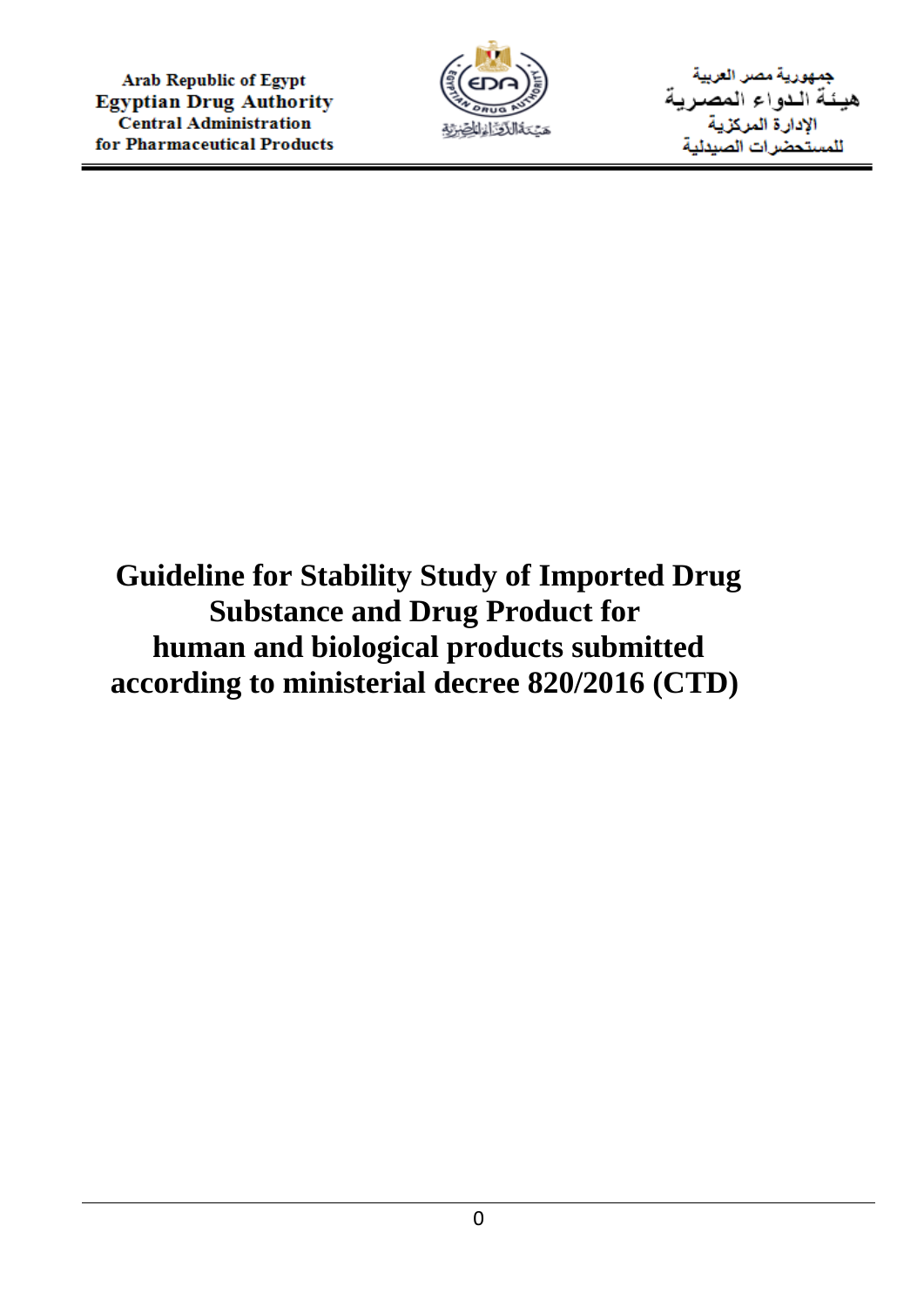

المده اء ال الادارة المركزية للمستحضرات الصيدلية

# **Table of Contents**

- **1** For drug substance
	- 1.1: Selection of batches
	- 1.2. Container Closure System
	- 1.3. Specification
	- 1.4: Testing Frequency
- 1.5:Storage Conditions
	- 1.5.1 General case
	- 1.5.2. Drug substance packaged in impermeable containers
	- 1.5.3 Drug substance packaged in semi-permeable containers
	- 1.5.4 Drug substance intended for storage in a refrigerator
	- 1.5.5 Drug substance intended for storage in a freezer
	- 1.5.4 Drug substance intended for storage below -20 °C
- 2-For Drug Product
	- 2.1: Selection of batches:
	- 2.2: Container Closure System
	- 2.3 Specification
	- 2.4 Testing Frequency
	- 2.5 Storage Conditions
		- 2.5.1 General case
		- 2.5.2. FPPs packaged in impermeable containers
		- 2.5.3 FPPs packaged in semi-permeable containers
		- 2.5.4 FPPs intended for storage in a refrigerator
		- 2.5.5 FPPs intended for storage in a freezer
		- 2.5.4 FPPs intended for storage below -20 °C
- 3-analytical procedure
- 4-Validation of analytical procedure:
- 5-General requirements
- 6- Outer label and additional label
- Appendix
- Glossary
- References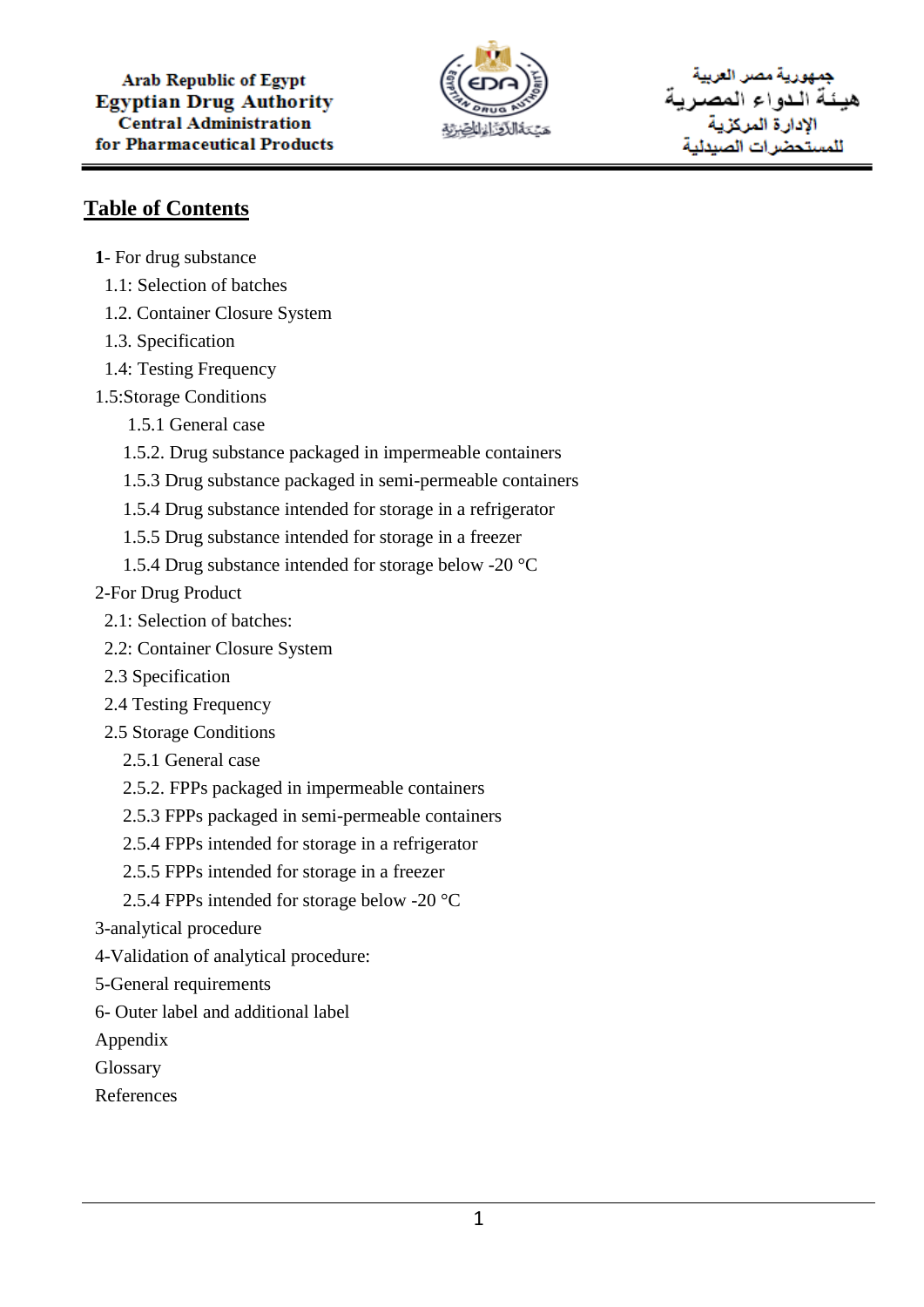

## **Objective of the Guideline**:

The purpose of stability testing is to provide evidence on how the quality of a drug substance and drug product varies with time under the influence of a variety of environmental factors such as temperature, humidity and light, and enables recommended storage conditions, re-test periods and shelf life to be established.

#### **Scope of the Guideline:**

The guideline primarily addresses the information required to be submitted in registration applications for molecular entities and associated drug products

## **Applicable on:**

Stability studies represented for imported drug products from:

1- Reference countries which are not approved from FDA and/or EMA

2- Non reference countries whether approved or not approved from FDA and/or EMA

#### **Not Applicable on:**

Stability studies represented for imported drug products from reference countries which are approved from FDA and/or EMA

## **1- For drug substance:**

#### **1.1: Selection of batches:**

Stability study should be provided on three production batches of the drug substance at the long term storage condition for the required retest period.

-Stability study at the accelerated storage condition can be provided.

-Data from the accelerated storage condition can be used to evaluate the effect of short term excursions outside the label storage conditions(such as during shipping)

-If results of accelerated stability study have significant change, stability study at the intermediate storage condition should be provided.

-If there is more than one supplier, the company should submit stability study for each supplier separately.

-If "protect from light" is stated in one of the officially-recognized pharmacopoeias for the drug substance, it is sufficient to state "protect from light" on labeling, in lieu of photostability studies, when the container-closure system is shown to be light protective.

## **1.2: Container Closure System:**

The stability studies should be conducted on the drug substance packaged in a container closure system that is the same as the packaging proposed for storage and distribution. **1.3:Specification**: The testing should cover, as appropriate, the physical, chemical, biological, and microbiological attributes.

## **1.4: Testing Frequency:**

-At the long term storage conditions, the frequency of testing should normally be every 3 months over the first year, every 6 months over the second year, and annually thereafter through the proposed retest period.

-At the accelerated storage conditions, a minimum of three time points including the initial and final time points (e.g.: 0, 3, and 6 months) is recommended.

-At the intermediate storage conditions, a minimum of four time points including the initial and final time points (e.g.: 0, 6, 9, and 12 months) is recommended.

## **1.5: Storage Conditions:**

A drug substance should be evaluated under storage conditions that test its thermal stability and, if applicable, its sensitivity to moisture.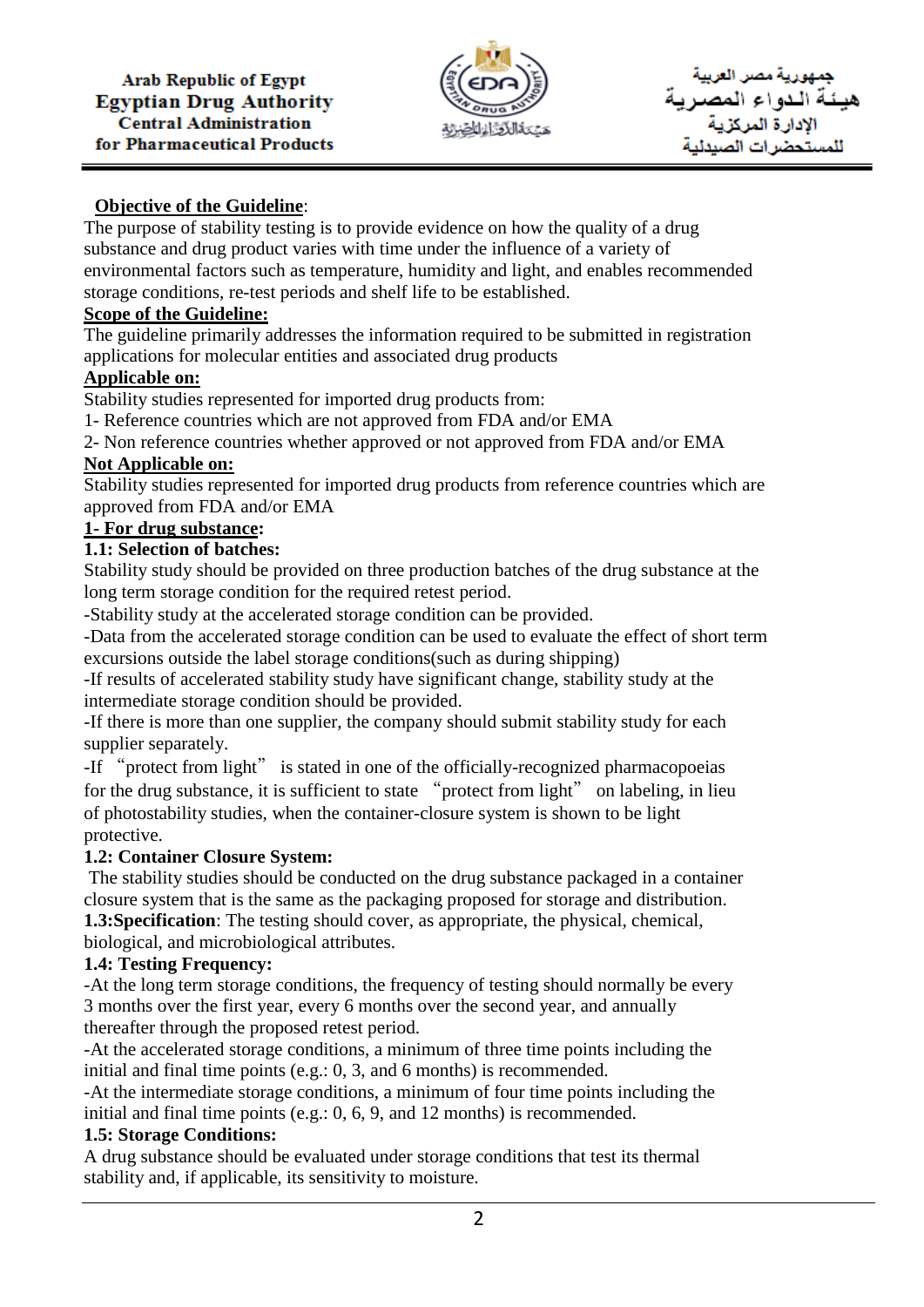

### 1.4.1: General case:

| <b>Study</b> | <b>Storage conditions</b>                      | <b>Study period</b>     |
|--------------|------------------------------------------------|-------------------------|
| Long term    | $25^{\circ}C \pm 2^{\circ}C/60\% RH \pm 5\%RH$ | For the required retest |
|              | or                                             | period                  |
|              | $30^{\circ}$ C $\pm$ 2°C/65%RH $\pm$ 5%RH      |                         |
| Intermediate | $30^{\circ}$ C $\pm$ 2°C/65%RH $\pm$ 5%RH      | 12 months               |
| Accelerated  | $40^{\circ}$ C $\pm$ 2°C/75%RH $\pm$ 5%RH      | 6 months                |

## RH: Relative Humidity

-If  $30^{\circ}C \pm 2^{\circ}C/65\%RH \pm 5\%RH$  is the long term storage condition, no studies at intermediate condition is required.

-If significant change occurs at any time during 6 months' testing at the accelerated storage condition, additional testing at the intermediate storage condition should be

conducted and evaluated against significant change criteria.

"Significant change" for a drug substance is defined as failure to meet its specification. 1.4.2: Drug substance intended for storage in refrigerator:

| <b>Study</b> | <b>Storage conditions</b>                      | <b>Study period</b>     |
|--------------|------------------------------------------------|-------------------------|
| Long term    | $5^{\circ}C \pm 3^{\circ}C$                    | For the required retest |
|              |                                                | period                  |
| Accelerated  | $25^{\circ}C \pm 2^{\circ}C/60\% RH \pm 5\%RH$ | 6 months                |
|              |                                                |                         |

#### 1.4.3: Drug substance intended for storage in freezer:

| <b>Study</b> | <b>Storage condition</b> | <b>Study period</b>     |
|--------------|--------------------------|-------------------------|
| Long term    | -20 °C $\pm$ 5°C         | For the required retest |
|              |                          | period                  |

1.4.4: Drug substance intended for storage below -20°C:

Drug substance intended for storage below -20°C should be treated on a case-by-case. **2-For Drug Product:**

# **2.1: Selection of batches:**

-Stability study should be provided on three production batches of the drug product at the long term storage condition for the required shelf-life including composition on which stability study was done.

-Stability study at the accelerated storage condition can be provided.

-Data from the accelerated storage condition can be used to evaluate the effect of short term excursions outside the label storage conditions(such as during shipping)

-If results of accelerated stability study have significant change, stability study at the intermediate storage condition should be provided.

-If there is more than one supplier, the company should submit stability study for each supplier separately.

-Photostability testing should be conducted on at least one batch of the drug product if applicable.

-If "protect from light" is stated in one of the officially-recognized pharmacopoeias for the drug product, it is sufficient to state "protect from light" on labelling, in lieu of photostability studies, when the container-closure system is shown to be light protective.

-Stability studies should be performed on each individual strength and container size of the drug product unless bracketing is applied.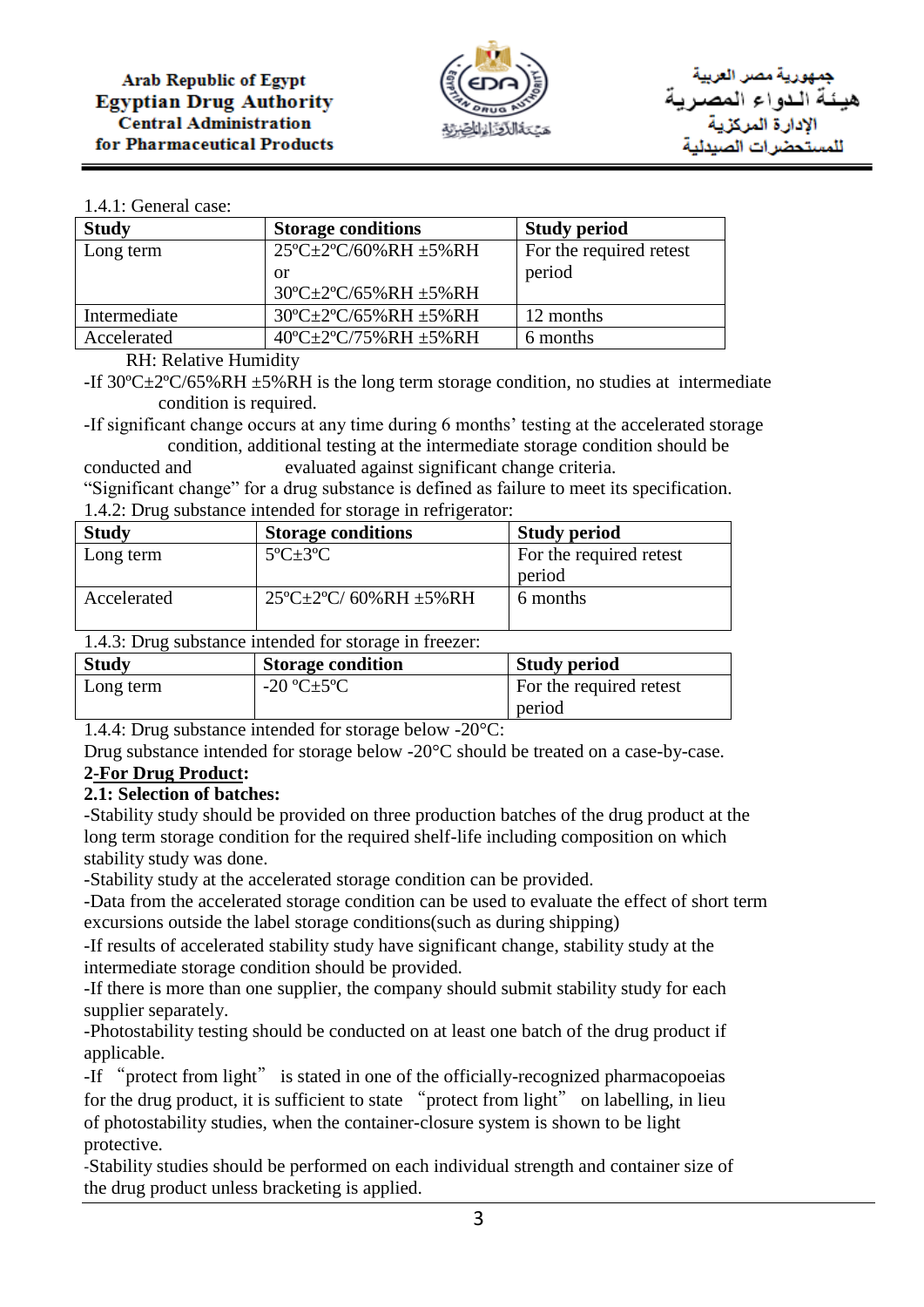**Arab Republic of Egypt Egyptian Drug Authority Central Administration** for Pharmaceutical Products



-Stability testing of the drug product after reconstitution or dilution or opening, if applicable, should be conducted to provide storage condition, and in-use period of the reconstituted or diluted product. This testing should be performed on the reconstituted or diluted product through the proposed in-use period on three batches as part of the stability studies at initial and final time points.

-The shelf life proposed by the company should be the same as that presented in Certificate of pharmaceutical product(CPP) .

 -In case of changing shelf life and storage conditions of the drug product from that mentioned in CPP or in case of absence of shelf life and storage conditions of the drug product in CPP, the company should submit legalized clarification letter from the license holder stating shelf life and storage conditions for the drug product

-Batches on which stability study was done should be manufactured within the last 10 years from the date of submission

## **2.2: Container Closure System:**

Stability testing should be conducted on the dosage form packaged in the container closure system proposed for marketing (including, as appropriate, any secondary packaging and container label).

Description of pack in details should be submitted

-Type of packaging material (in details).

-Appearance and color of the pack (opaque, transparent, amber, colorless).

-Complete description of the closure system including the cap liner and rubber (if applicable).

-Clarification of the container filling volume.

**2.3:Specification**: The testing should cover, as appropriate, the physical, chemical, biological, and microbiological attributes.

## **2.4: Testing Frequency:**

-At the long term storage conditions, the frequency of testing should normally be every 3 months over the first year, every 6 months over the second year, and annually thereafter through the proposed retest period.

- At the accelerated storage conditions, a minimum of three time points including the initial and final time points (e.g.: 0, 3, and 6 months) is recommended.

- At the intermediate storage conditions, a minimum of four time points including the initial and final time points (e.g.: 0, 6, 9, and 12 months) is recommended.

## **2.5: Storage Conditions:** .

A drug product should be evaluated under storage conditions that test its thermal stability and, if applicable, its sensitivity to moisture.  $2.5.1: General case:$ 

| $\mathcal{L}.\mathcal{I}.\mathbf{I}$ . Uchclai casc. |                                                |                             |
|------------------------------------------------------|------------------------------------------------|-----------------------------|
| <b>Study</b>                                         | <b>Storage conditions</b>                      | <b>Study period</b>         |
| Long term                                            | $25^{\circ}C \pm 2^{\circ}C/60\% RH \pm 5\%RH$ | For the required shelf life |
|                                                      | or                                             |                             |
|                                                      | $30^{\circ}$ C $\pm$ 2°C/65%RH $\pm$ 5%RH      |                             |
| Intermediate                                         | $30^{\circ}$ C $\pm$ 2°C/65%RH $\pm$ 5%RH      | 12 months                   |
| Accelerated                                          | $40^{\circ}$ C $\pm$ 2°C/75% RH $\pm$ 5% RH    | 6 months                    |

## RH: Relative Humidity

-If  $30^{\circ}C \pm 2^{\circ}C/65\%RH \pm 5\%RH$  is the long term storage condition, no studies at intermediate condition is required.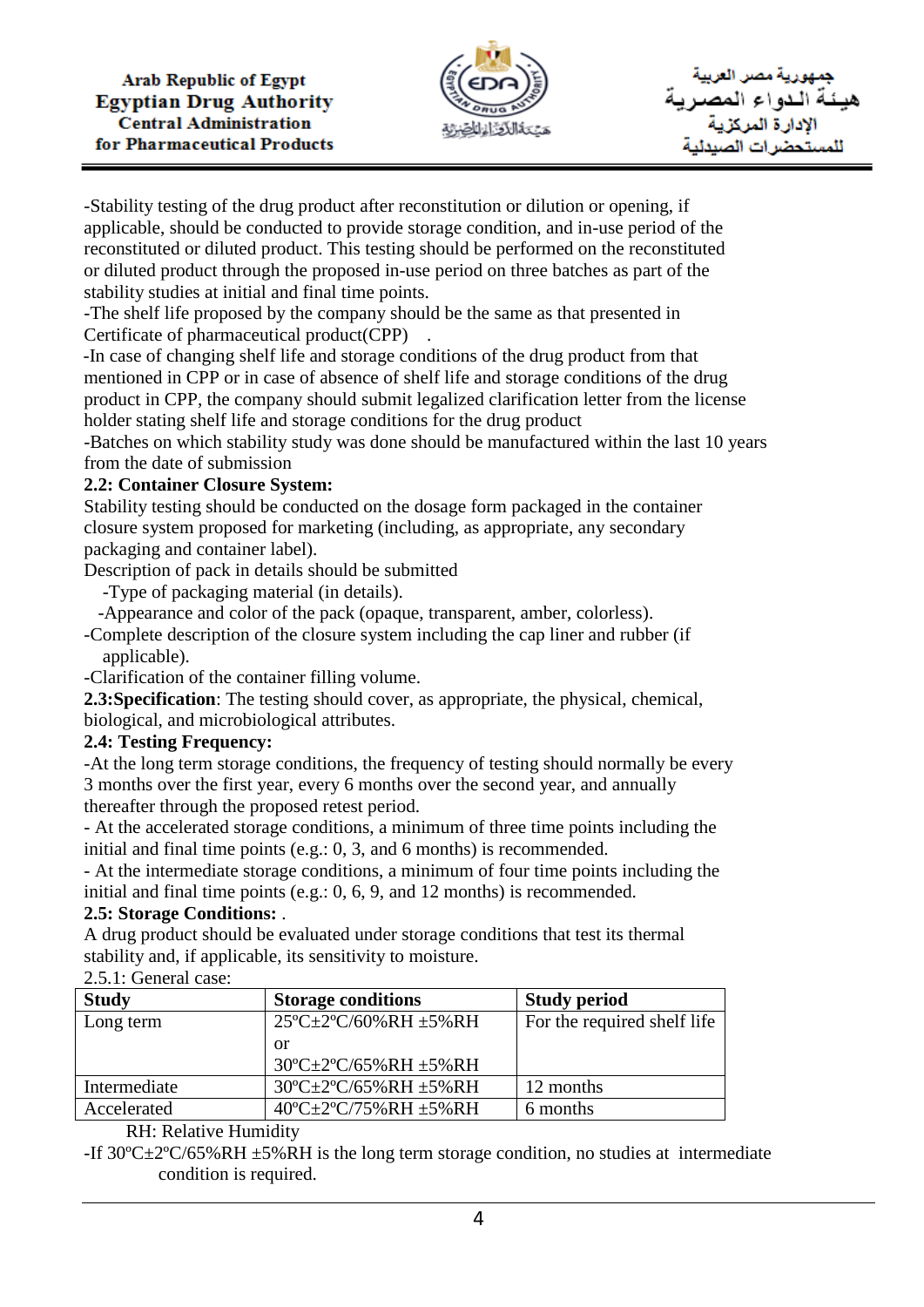

الادارة المركز لتحضرات الصيدلية

-Studies performed at 25ºC±2ºC/60%RH ±5%RH should be justified**.**

-If "significant change" occurs at any time during 6 months' testing at the accelerated storage condition, additional testing at the intermediate storage condition should be

conducted and evaluated against significant change criteria

In general, "significant change" for a drug product is defined as:

i-A 5% change in assay from its initial value, or failure to meet the acceptance criteria for potency when using biological or immunological procedures.

ii-Any degradation product's exceeding its acceptance criterion.

iii-Failure to meet the acceptance criteria for appearance, physical attributes, and functionality test (e.g., color, phase separation, resuspendibility, caking, hardness, dose delivery per actuation), however, some changes in physical attributes (e.g., softening of suppositories, melting of creams) may be expected under accelerated conditions.

and, as appropriate for the dosage form:

iv-Failure to meet the acceptance criterion for pH.

v-Failure to meet the acceptance criteria for dissolution for 12 dosage units.

2.5.2: Drug products packaged in impermeable containers:

Sensitivity to moisture or potential for solvent loss is not a concern for drug products packaged in impermeable containers that provide a permanent barrier to passage of moisture or solvent. Thus, stability studies for products stored in impermeable containers can be conducted under any controlled or ambient humidity conditions.

2.5.3: Drug products packaged in semi-permeable containers:

Aqueous-based products packaged in semi-permeable containers should be evaluated for potential water loss in addition to physical, chemical, biological, and microbiological stability. This evaluation can be carried out under

conditions of low relative humidity, as discussed below. Ultimately, it should be demonstrated that aqueous-based drug products stored in semi-permeable containers can withstand low relative humidity environments

| <b>Study</b> | <b>Storage conditions</b>                  | <b>Study period</b>         |
|--------------|--------------------------------------------|-----------------------------|
| Long term    | $25^{\circ}$ C $\pm$ 2°C/40%RH $\pm$ 5%RH  | For the required shelf life |
|              | or                                         |                             |
|              | 30°C±2°C/35%RH ±5%RH                       |                             |
| Intermediate | 30°C±2°C/35%RH ±5%RH                       | 12 months                   |
| Accelerated  | $40^{\circ}C \pm 2^{\circ}C$ not more than | 6 months                    |
|              | (NMT) $25\%RH \pm 5\%RH$                   |                             |

-For long term studies conducted at  $25^{\circ}$ C  $\pm$  2°C/40% RH  $\pm$  5% RH, additional testing at the intermediate storage condition should be performed as described under the general case to evaluate the temperature effect at 30°C if significant change other than water loss occurs during the 6 months' testing at the accelerated storage condition.

A significant change in water loss alone at the accelerated storage condition does not necessitate testing

at the intermediate storage condition. However, data should be provided to demonstrate that the drug product will not have significant water loss throughout the proposed shelf life if stored at 25°C and the reference relative humidity of 40% RH.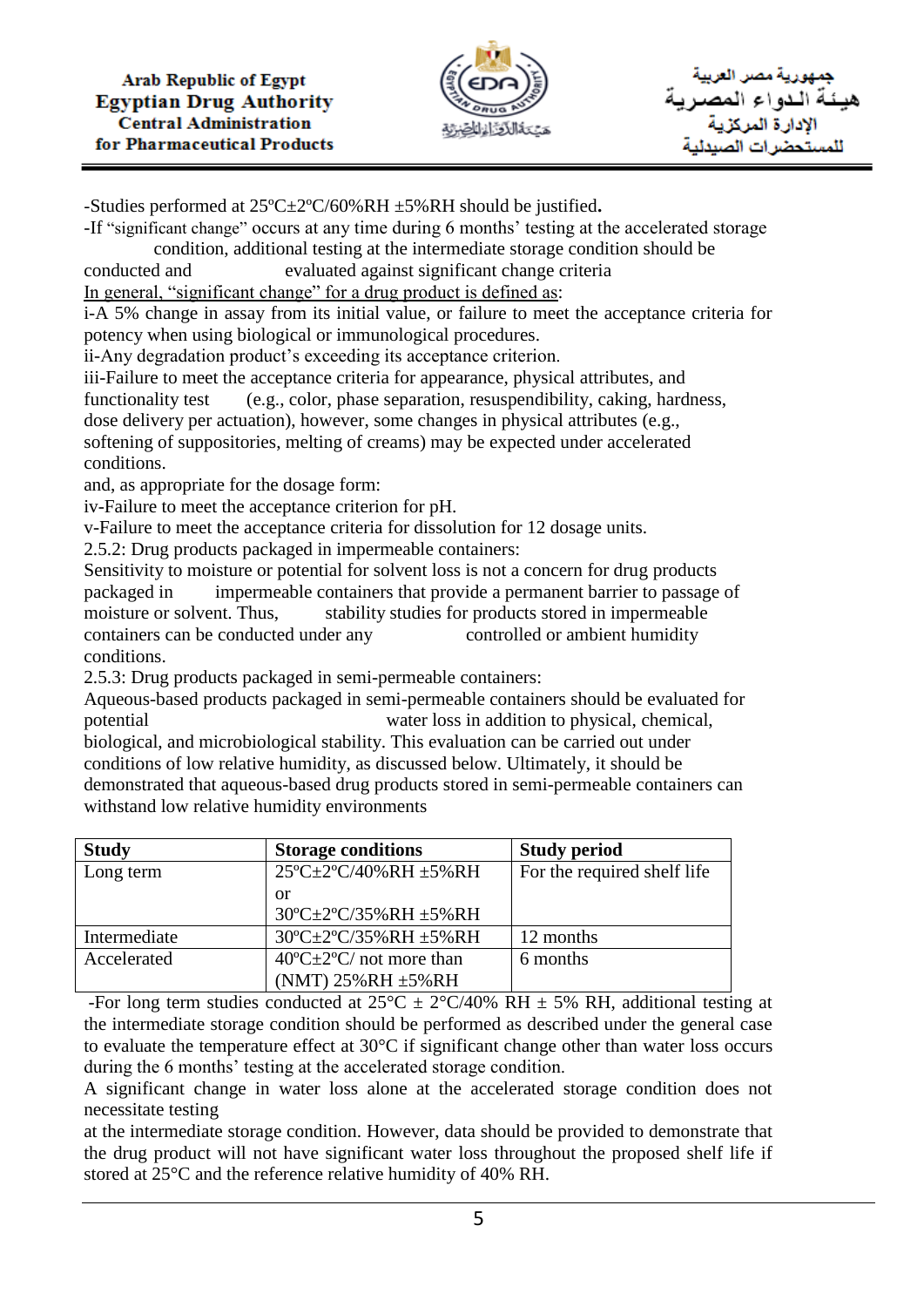

- A 5% loss in water from its initial value is considered a significant change for a product packaged in a semi-permeable container after an equivalent of 3 months' storage at 40°C/NMT 25% RH.

However, for small containers (1 mL or less) or unit-dose products, a water loss of 5% or more after an equivalent of 3 months' storage at 40°C/NMT 25% RH may be appropriate, if justified.

- An alternative approach to studying at the reference relative humidity as recommended in the table above (for either long term or accelerated testing) is performing the stability studies under higher relative humidity and deriving the water loss at the reference relative humidity through calculation. This can be achieved by experimentally determining the permeation coefficient for the container closure system or using the calculated ratio of water loss rates between the two humidity conditions at the same temperature. The permeation coefficient for a container closure system can be experimentally determined by using the worst case scenario (e.g., the most diluted of a series of concentrations) for the proposed drug product.

| --           |                                           |                             |
|--------------|-------------------------------------------|-----------------------------|
| <b>Study</b> | <b>Storage conditions</b>                 | <b>Study period</b>         |
| Long term    | $5^{\circ}C \pm 3^{\circ}C$               | For the required shelf life |
| Accelerated  | $25^{\circ}$ C $\pm$ 2°C/60%RH $\pm$ 5%RH | 6 months                    |

2.5.4: Drug product intended for storage in refrigerator:

2.5.5: Drug product intended for storage in freezer:

| $\equiv 0.010$ . Divis program intended for decided in heading |                          |                             |
|----------------------------------------------------------------|--------------------------|-----------------------------|
| <b>Study</b>                                                   | <b>Storage condition</b> | <b>Study period</b>         |
| Long term                                                      | -20 °C $\pm$ 5°C         | For the required shelf life |

2.5.6: Drug product intended for storage below -20°C:

Drug product intended for storage below -20°C should be treated on a case-by-case.

## **3-Analytical Procedure**:

-Analytical procedure for the assay of the major component(s) in the drug substance and the assay for the active or other selected component(s) (e.g.: preservatives, antioxidants, and related substances) in the drug product should be provided.

-The assay of preservatives and antioxidant should be done at least initial and final time interval.

-A specific stability indicating assay should be provided. (e.g.: HPLC)

-In case of biological product there is no single stability-indicating assay or parameter that profiles the stability characteristics of abiological product. Consequently, the manufacturer should propose a stability-indicating profile that provides assurance that changes in the identity, purity and potency of the product will be detected.

-Original chromatograms of HPLC containing injection date, injection time, injection volume, drug substance name, drug product name, and its concentration, peak area, retention time, peak height should be submitted.

-Chromatograms for assay at each time interval should be included.

-Regression equation used for calculation should be submitted.

-Acceptance criteria for retention time variation:

\*On using the same instrument, the percentage of RSD of retention times should be calculated and must be  $\leq 1\%$ ,

If it is more than 1% specificity and peak identification should be repeated.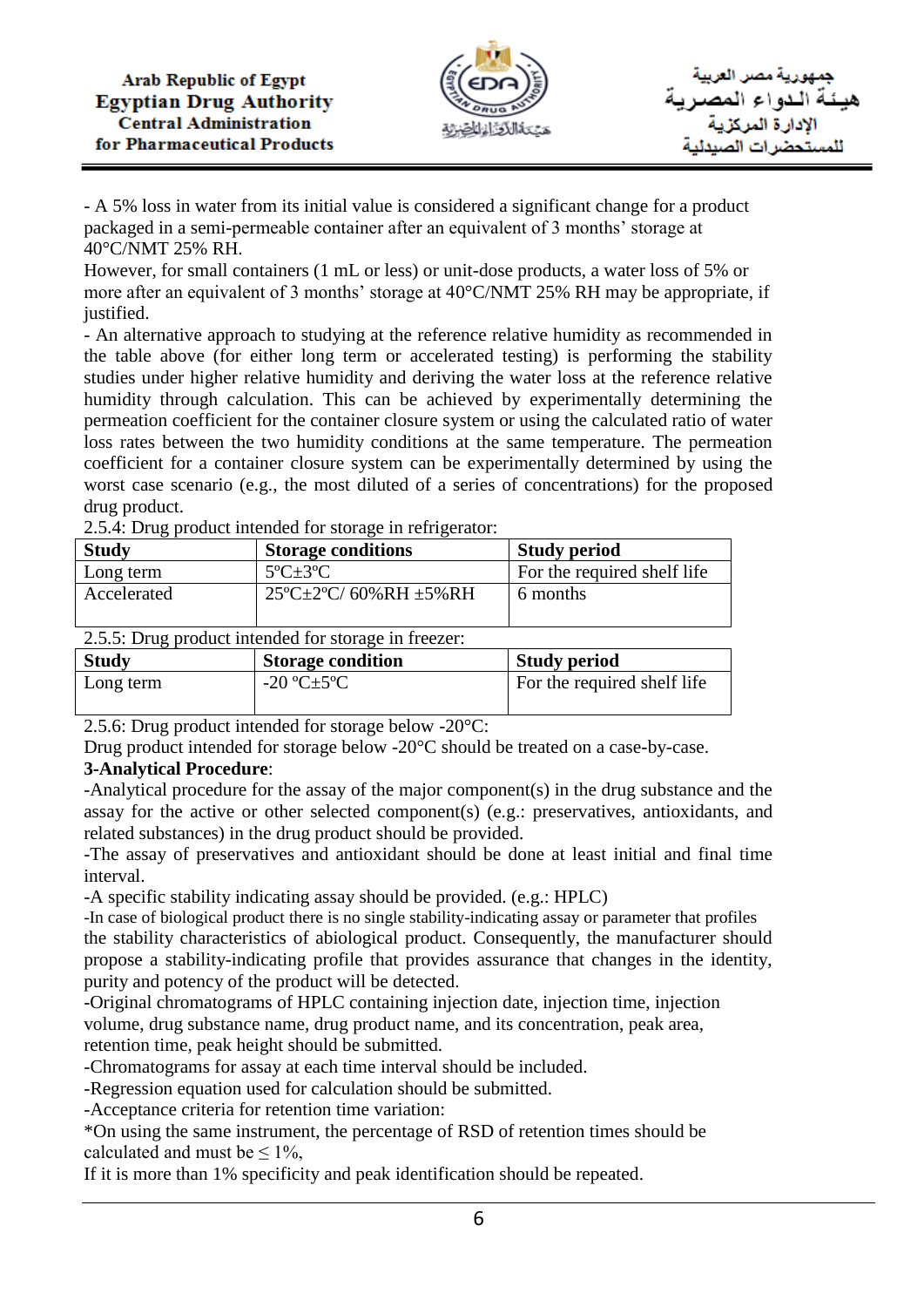**Arab Republic of Egypt Egyptian Drug Authority Central Administration** for Pharmaceutical Products



\*On using different instruments, the method should be verified by repeating accuracy, precision , specificity and last time interval of the drug.

-Stability study should start within one month from manufacturing date of the batch and duration of stability study determined from date of starting the study, not from manufacturing date of the batch.

### **4-Validation of analytical procedure:**

-Validation of analytical procedure for the assay of the major component(s) in the drug substance and the assay for the active component in drug product should be provided.

-If analytical procedure for the assay is non-official, full validation is required which include: Linearity and range, Accuracy, Precision ,Specificity, intermediate

precision(ruggedness),robustness

-Detailed results coupled with chromatograms should be submitted.

-A table for each parameter with calculated %RSD should be submitted.

-In case of absence of degradation product, forced degradation should be submitted under the following conditions:

\*Acid degradation: by treating API with HCl on cold, then with heating.

\*Alkaline degradation: by treating API with NaOH on cold ,then with heating.

\*Oxidative degradation: by treating API with  $H_2O_2$  on cold , then with heating.

\*Thermal degradation: performed when the previously mentioned degradation methods failed.

\*Photolytic degradation: subjecting API to U.V lamp (specification reported if applicable). -Degradation product if present should be eluted at different retention time from active pharmaceutical ingredient.

-in case of presence of two or more active pharmaceutical ingredients, specificity of each active pharmaceutical ingredient should be done separately, then the Overlay chromatograms &their degradation product (If present)of all active pharmaceutical ingredients should be submitted together.

-Detailed results coupled with chromatograms including placebo and blank charts should be submitted.

## **5-General requirements:**

-In case of synthetic or semisynthetic antibiotics ,the shelf life of drug product is not related to re test period of drug substance

-In case of antibiotic prepared by fermentation ,the shelf life of drug product must be the same as re test period of drug substance

-In case of performing stability study in a place other than manufacturer and license holder ,the company must submit covering letter(legalized) declare the relation between site of stability and (license holder and manufacturer)

# **6-Outer label and additional label**

| Testing condition under which the           | <b>Recommended labeling</b>                       |
|---------------------------------------------|---------------------------------------------------|
| stability                                   | <b>Statement</b>                                  |
| of the drug product has been                |                                                   |
| demonstrated                                |                                                   |
| $25 \text{ °C}/60\% \text{ RH}$ (long-term) | Store at temperature not exceeding $25^{\circ}$ C |
| 40 °C/75% RH (accelerated)                  |                                                   |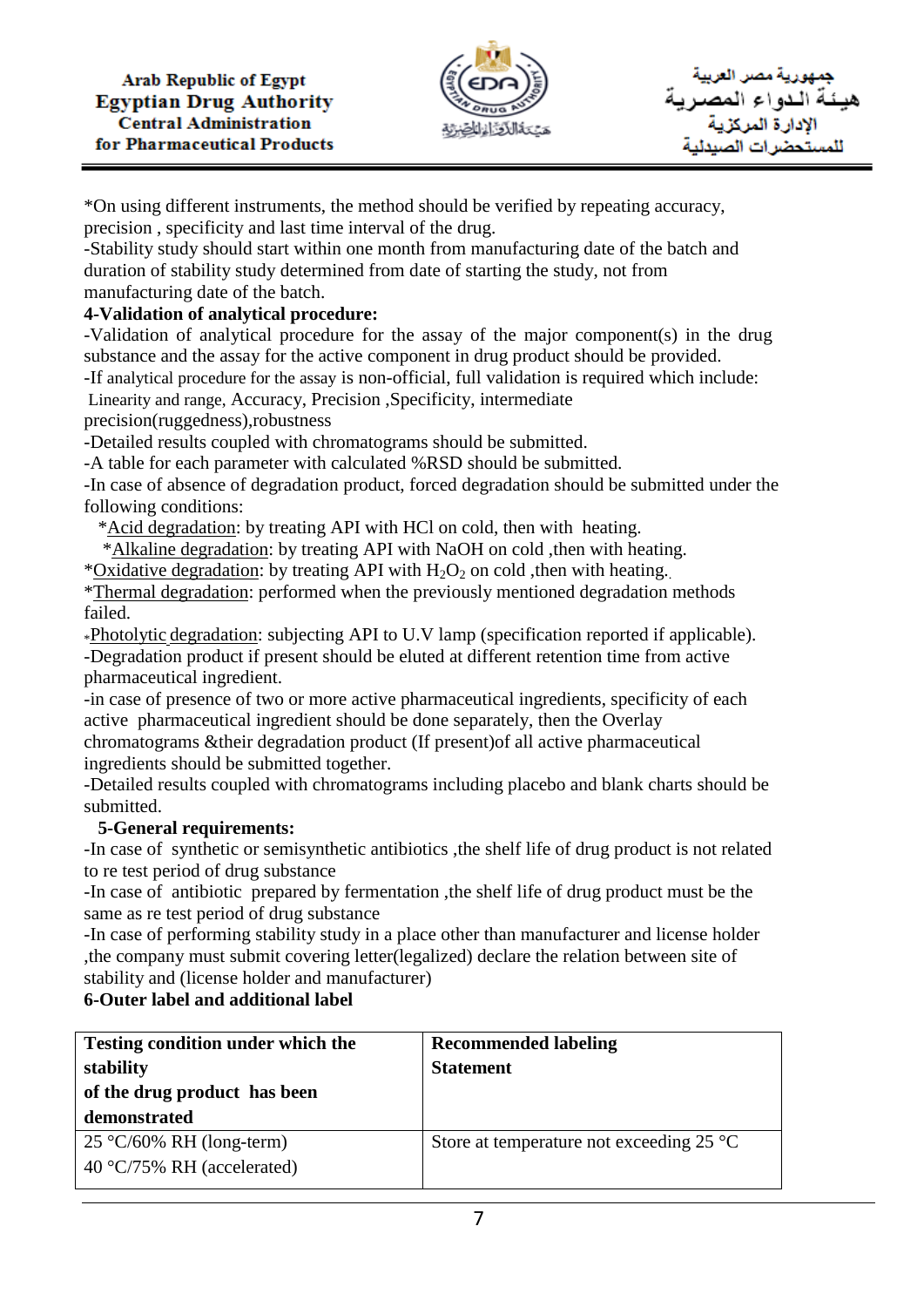

| $25 °C/60\% RH$ (long-term)<br>30 $\degree$ C/65% RH (intermediate, failure of<br>accelerated) | Store at temperature not exceeding 25 $^{\circ}$ C |
|------------------------------------------------------------------------------------------------|----------------------------------------------------|
| $30 °C/65\% RH$ (long-term)<br>40 °C/75% RH (accelerated)                                      | Store at temperature not exceeding 30 $^{\circ}$ C |
| $30 °C/75\% RH$ (long-term)<br>40 °C/75% RH (accelerated)                                      | Store at temperature not exceeding 30 $\degree$ C" |
| $5^{\circ}C \pm 3^{\circ}C$                                                                    | Store in a refrigerator<br>$(2 °C)$ to $8 °C$ )"   |
| $-20$ °C $\pm$ 5 °C                                                                            | Store in freezer                                   |

| Limiting factors                            | Additional labeling statement,         |
|---------------------------------------------|----------------------------------------|
|                                             | where relevant                         |
| drug product that cannot tolerate           | Do not refrigerate or freeze           |
| refrigeration                               |                                        |
| drug product that cannot tolerate freezing  | Do not freeze                          |
| Light-sensitive FPPs                        | Protect from light                     |
| drug product that cannot tolerate excessive | Store and transport at temperature not |
| heat, e.g.                                  | exceeding                              |
| suppositories                               | $30^{\circ}$ C                         |
|                                             |                                        |
|                                             |                                        |

#### **Appendix**

In general physical character including appearance, chemical including (assay and degradation products) ,microbiological & biological analysis including skin sensitivity test eye irritation test only in ophthalmic and topical preparation) should be evaluated for all dosage forms as well as preservative and antioxidant content

| <b>Dosage Form</b> | Tests to be done                                                           |
|--------------------|----------------------------------------------------------------------------|
| 1-Tablets          | - Physical characters (appearance and color of capsule shell)<br>&content) |
|                    | - Average weight                                                           |
|                    | - Dissolution (or disintegration, if justified)                            |
|                    | -Water content (if the specification stated that)                          |
|                    | -Hardness / Friability (for un coating tablet)                             |
|                    | -Level of microbial contamination.                                         |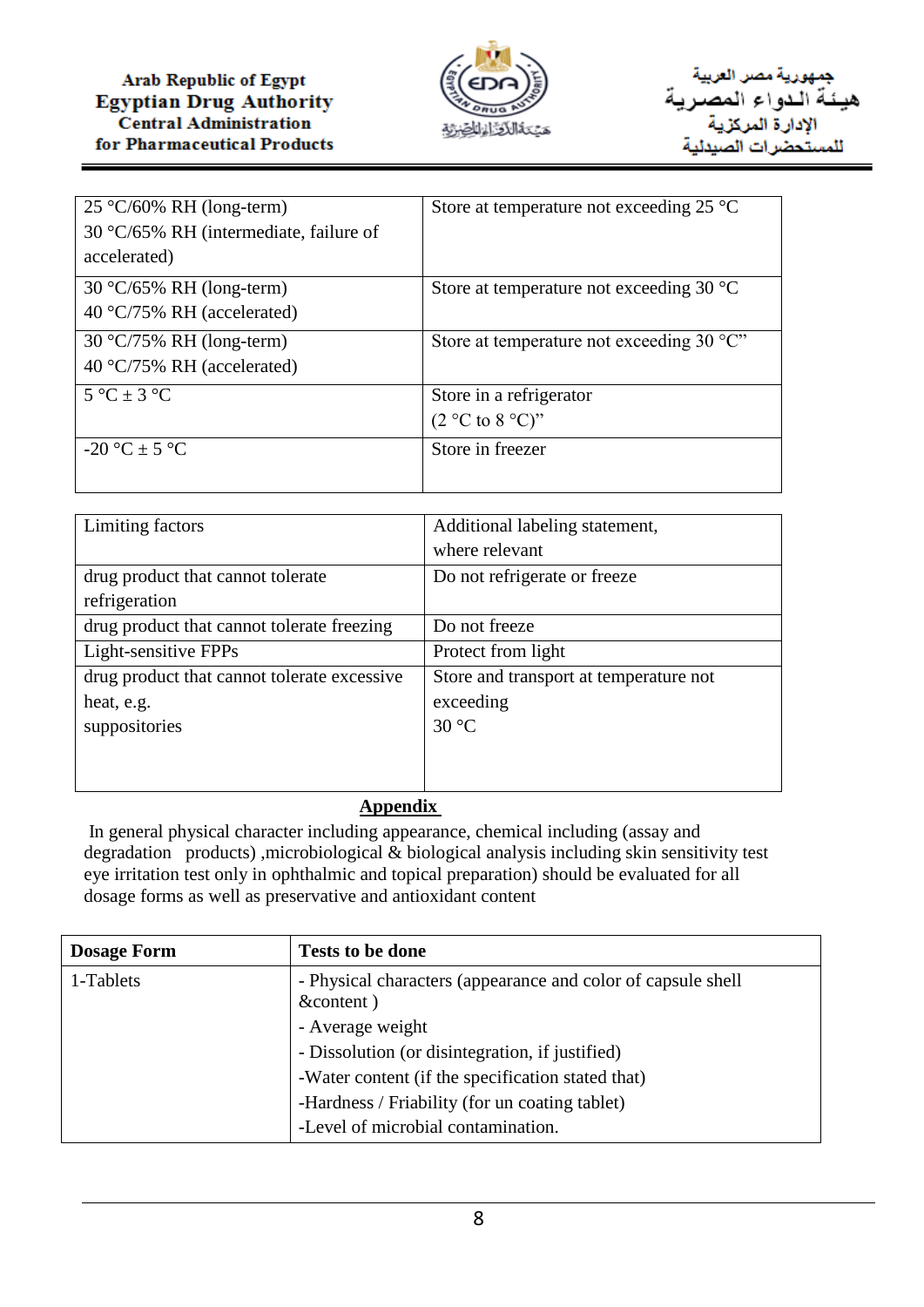Arab Republic of Egypt<br>Egyptian Drug Authority<br>Central Administration for Pharmaceutical Products



جمهورية مصر العربية ة الدواء المصرية الإدارة المركزية للمستحضرات الصيدلية

| 2- Hard gelatin capsules  | - Physical characters (appearance and color)                          |
|---------------------------|-----------------------------------------------------------------------|
|                           | -Average weight (of whole capsule and capsule content)                |
|                           | -Dissolution (or disintegration, if justified)                        |
|                           | -Water content(if the specification stated that)                      |
|                           | - Level of microbial contamination.                                   |
| 3- Soft gelatin capsules  | - Physical characters (appearance and color of the shell $&$ content) |
|                           | -Average weight (of whole capsule and capsule content)                |
|                           | -Dissolution (or disintegration, if justified)                        |
|                           | -Level of microbial contamination                                     |
|                           | -Leakage                                                              |
| 4-Emulsions               | -Physical characters (appearance and color)                           |
|                           | -Phase separation                                                     |
|                           | - Viscosity                                                           |
|                           | -Level of microbial contamination                                     |
|                           |                                                                       |
| 5-Oral Solutions          | - Physical characters (appearance and color)                          |
|                           | -Clarity for solutions                                                |
|                           | $-pH$                                                                 |
|                           | -Viscosity (if the specification stated that)                         |
|                           | -Level of microbial contamination.                                    |
| 6-Suspensions             | Physical characters (appearance and color)                            |
|                           | $-pH$                                                                 |
|                           | -Viscosity(if the specification stated that)                          |
|                           | -Level of microbial contamination.                                    |
|                           | -Additionally for suspensions:                                        |
|                           | -redispersibility                                                     |
|                           | -Rheological properties for the viscous suspension                    |
|                           | -Mean size (if applicable)                                            |
|                           | -Distribution of particles should be considered.                      |
|                           | -anti microbial preservative effectiveness at zero $\&$ at the end    |
| 7-Powders & Granules for  | - Physical characters (appearance and color)                          |
| Oral Solutions or         | - Water content                                                       |
| Suspensions               | - Reconstitution time.                                                |
|                           | - Reconstituted products (solutions & suspensions) should be          |
|                           | evaluated as described in "Oral solutions & Suspensions" above,       |
|                           | after preparation according to the recommended labeling, through      |
|                           | the maximum intended use period.                                      |
| 8-Metered-dose inhalers & | -Dose content uniformity                                              |
| <b>Nasal Aerosols</b>     | -Labeled number of medication actuations per container meeting        |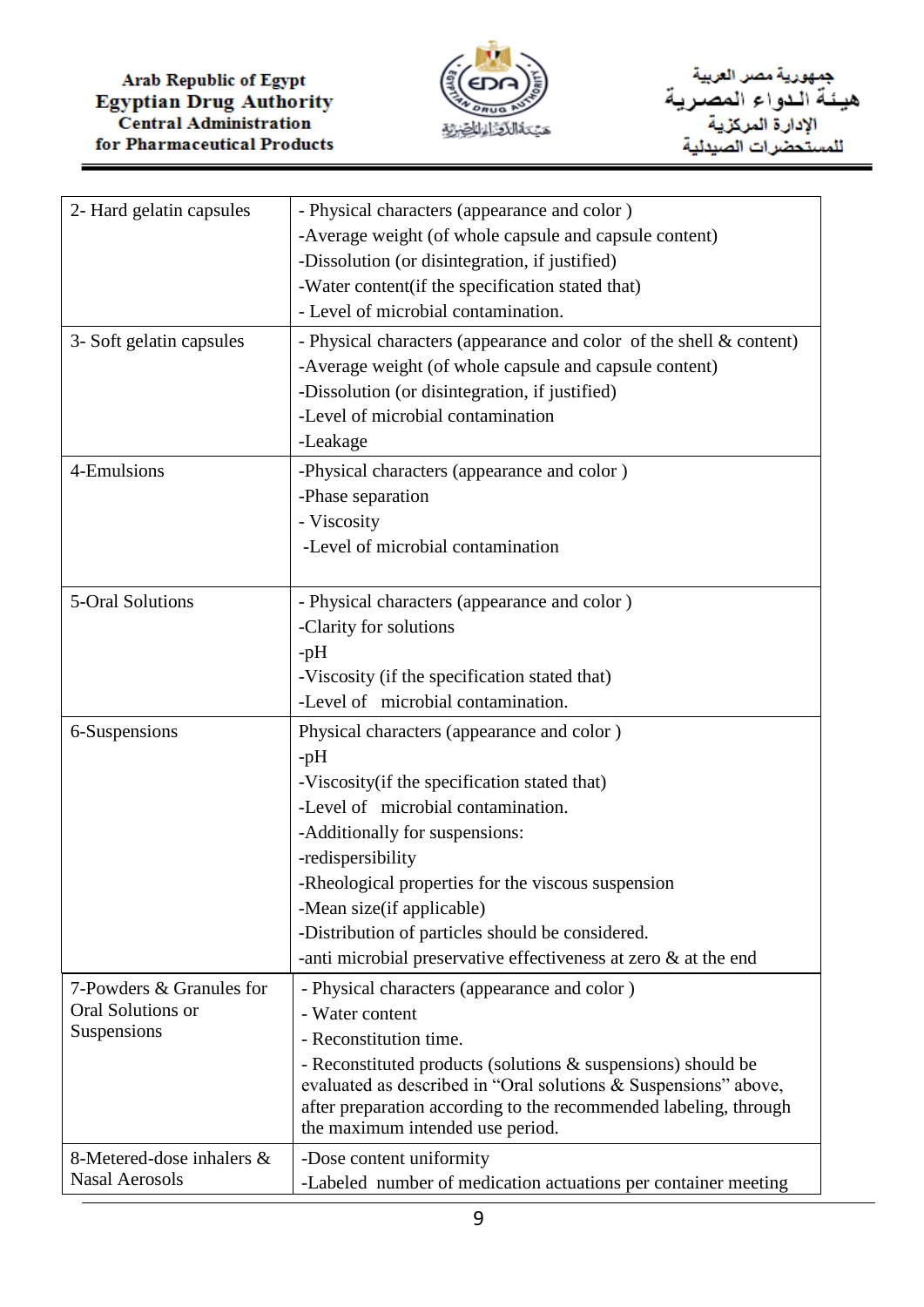Arab Republic of Egypt<br>Egyptian Drug Authority<br>Central Administration for Pharmaceutical Products



جمهورية مصر العربية ة الدواء المصرية الإدارة المركزية للمستحضرات الصيدلية

|                                            | dose content uniformity,                                                                                                                                |
|--------------------------------------------|---------------------------------------------------------------------------------------------------------------------------------------------------------|
|                                            | -Water content                                                                                                                                          |
|                                            | -Leak rate                                                                                                                                              |
|                                            | -Level of microbial contamination                                                                                                                       |
|                                            | -Samples should be stored in upright & inverted/on-the-side                                                                                             |
|                                            | orientations.                                                                                                                                           |
| 9-Nasal Sprays: Solutions &<br>Suspensions | -Clarity (for solutions)                                                                                                                                |
|                                            | -level of microbial contamination                                                                                                                       |
|                                            | $-pH$                                                                                                                                                   |
|                                            | -Weight loss                                                                                                                                            |
| 10-Topical, Ophthalmic $\&$                | - Included in this broad category: Ointments, creams, lotions,                                                                                          |
| Otic preparations                          | pastes, gels, solutions, Eye drops, & cutaneous sprays.                                                                                                 |
|                                            |                                                                                                                                                         |
|                                            | -Topical preparations should be evaluated for:                                                                                                          |
|                                            | - Physical characters (appearance and color)                                                                                                            |
|                                            | -Clarity                                                                                                                                                |
|                                            | -Homogeneity                                                                                                                                            |
|                                            | $-pH$                                                                                                                                                   |
|                                            | -Viscosity                                                                                                                                              |
|                                            | -Level of microbial contamination /sterility                                                                                                            |
|                                            | - Weight loss (when appropriate).                                                                                                                       |
|                                            |                                                                                                                                                         |
|                                            | - Evaluation of ophthalmic or otic products (e.g. creams, ointments,                                                                                    |
|                                            | solutions $\&$ suspensions) should include the following additional<br>attributes:                                                                      |
|                                            | -sterility (in case of otic products if antibiotics are present only)                                                                                   |
|                                            | - Evaluation of cutaneous sprays should include:                                                                                                        |
|                                            | -Weight loss                                                                                                                                            |
|                                            | -Net weight dispensed                                                                                                                                   |
|                                            | -Level of microbial contamination                                                                                                                       |
|                                            | -Water content                                                                                                                                          |
| 11-Suppositories                           |                                                                                                                                                         |
|                                            | -Softening range or disintegration time                                                                                                                 |
|                                            | -Dissolution (at 370C)                                                                                                                                  |
| 12-Small Volume Parenteral                 | - Color                                                                                                                                                 |
| (SVPs)                                     |                                                                                                                                                         |
|                                            |                                                                                                                                                         |
|                                            |                                                                                                                                                         |
|                                            |                                                                                                                                                         |
|                                            | Physical character (color & average weight)<br>-Clarity (for solutions)<br>-Particulate matter<br>$-pH$<br>-Sterility (at the beginning and at the end) |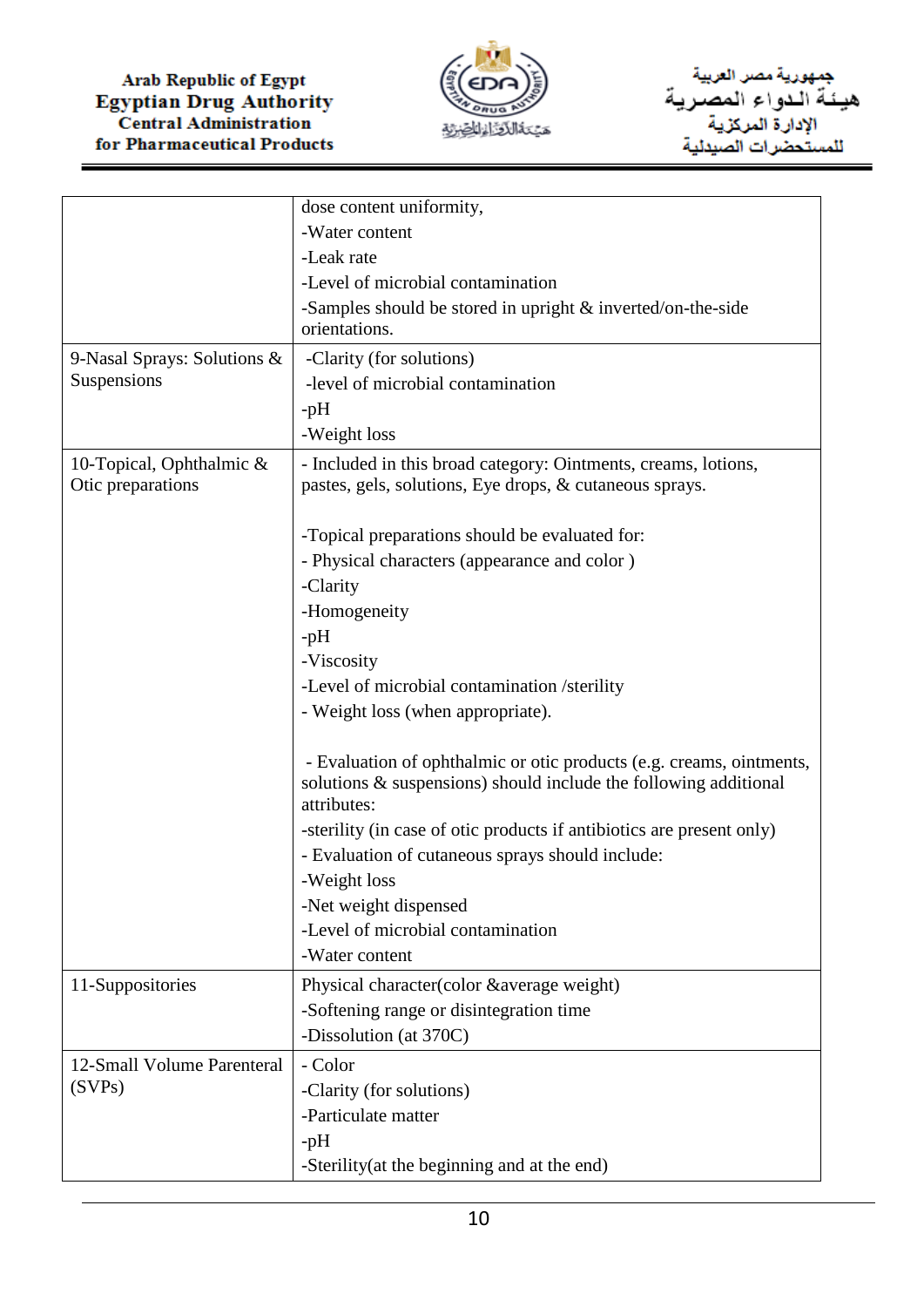

جمهورية مصر العربية ة الدواء المصرية الإدارة المركزية المستحضرات الصيدلية

|                             | -Endotoxins.                                                                                                                                                                                                         |
|-----------------------------|----------------------------------------------------------------------------------------------------------------------------------------------------------------------------------------------------------------------|
|                             |                                                                                                                                                                                                                      |
|                             |                                                                                                                                                                                                                      |
| 13-powders for solution for | -Monitoring for color                                                                                                                                                                                                |
| injection                   | -Reconstitution time                                                                                                                                                                                                 |
|                             | - Water content                                                                                                                                                                                                      |
|                             | Specific parameters to be examined at appropriate intervals<br>throughout the maximum intended use period of the reconstituted<br>drug product, stored under condition(s) recommended in labeling<br>should include: |
|                             | -Clarity                                                                                                                                                                                                             |
|                             | -Color                                                                                                                                                                                                               |
|                             | $-pH$                                                                                                                                                                                                                |
|                             | -Sterility                                                                                                                                                                                                           |
|                             | -Pyrogen or/ bacterial endotoxin (at the release only)                                                                                                                                                               |
|                             | -Particulate matter                                                                                                                                                                                                  |
|                             | -The stability studies for suspensions for injection should include,<br>in addition:                                                                                                                                 |
|                             | -dispersibility                                                                                                                                                                                                      |
|                             | -Rheological properties (viscosity $\&$ specific gravity)(if applicable)                                                                                                                                             |
|                             | -The stability studies for emulsion for injection should include, in<br>addition:                                                                                                                                    |
|                             | -Phase separation                                                                                                                                                                                                    |
|                             | -Viscosity                                                                                                                                                                                                           |
| 14-Large Volume             | -Color,                                                                                                                                                                                                              |
| Parenterals(LVPs)           | -Clarity                                                                                                                                                                                                             |
|                             | -particulate matter                                                                                                                                                                                                  |
|                             | -pH                                                                                                                                                                                                                  |
|                             | -Sterility                                                                                                                                                                                                           |
|                             | -Pyrogen / endotoxin                                                                                                                                                                                                 |
|                             | -Volume.                                                                                                                                                                                                             |
| 15-Transdermal Patches      | -In vitro release rates                                                                                                                                                                                              |
|                             | -Level of microbial contamination/sterility                                                                                                                                                                          |
|                             |                                                                                                                                                                                                                      |
|                             |                                                                                                                                                                                                                      |
|                             |                                                                                                                                                                                                                      |
|                             |                                                                                                                                                                                                                      |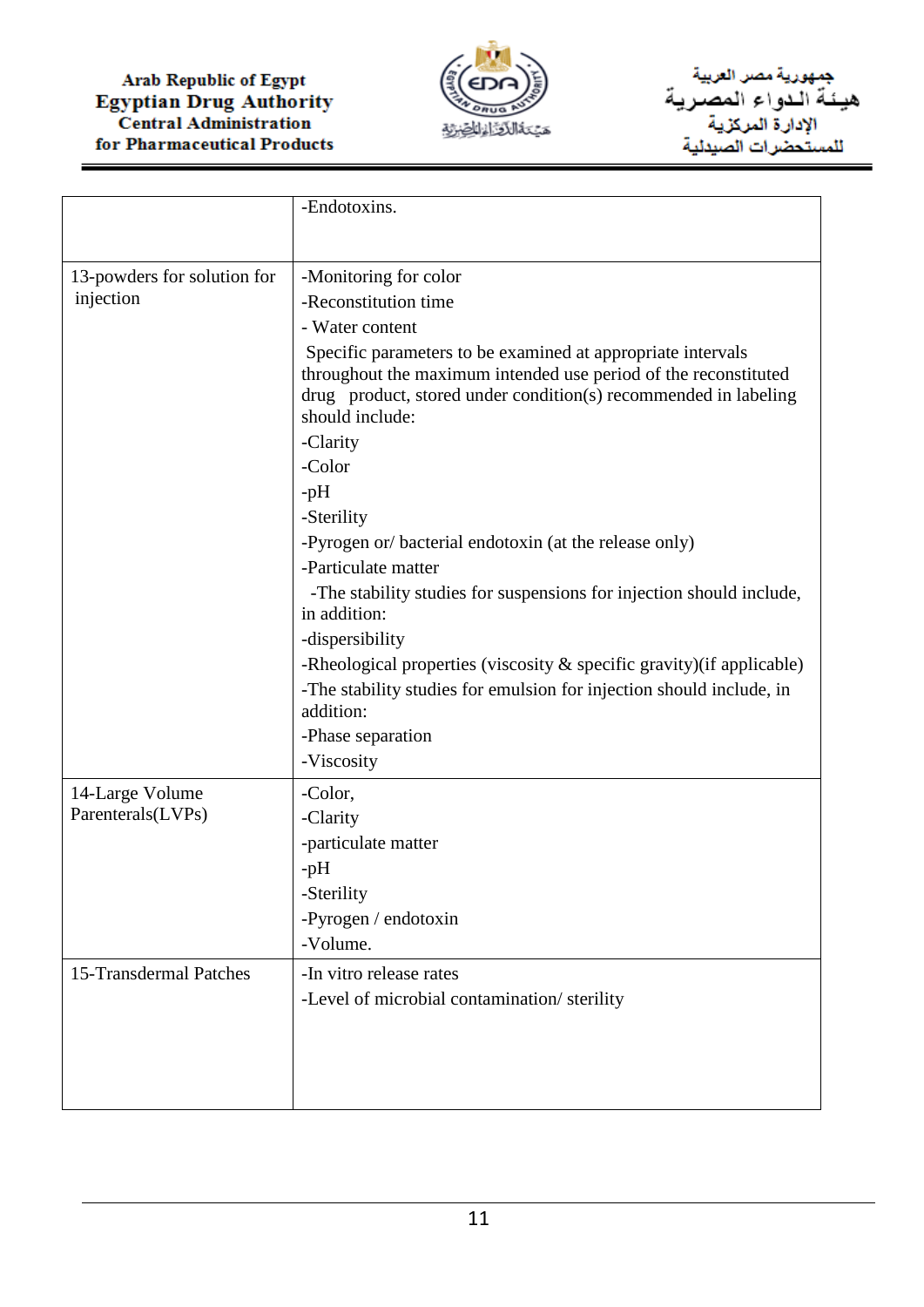**Arab Republic of Egypt Egyptian Drug Authority Central Administration** for Pharmaceutical Products



الادارة المركا لتحضرات الصيدلية

## **GLOSSARY**

**Stability study:** is the study that reflects the effect of temperature and humidity on the stability Of drug substance or drug product in its final packaging material during storage period to determine re test period or shelf-life and storage conditions (as defined by International Council for Harmonization)

#### **Accelerated testing**

Studies designed to increase the rate of chemical degradation or physical change of a drug substance or drug product by using exaggerated storage conditions as part of the formal stability studies. Data from these studies, in addition to long term stability studies, can be used to assess longer term chemical effects at non-accelerated conditions and to evaluate the effect of short term excursions outside the label storage conditions such as might occur during shipping. Results from accelerated testing studies are not always predictive of physical changes

#### **Bracketing**

The design of a stability schedule such that only samples on the extremes of certain design factors, e.g., strength, package size, are tested at all time points as in a full design. The design assumes that the stability of any intermediate levels is represented by the stability of the extremes tested. Where a range of strengths is to be tested, bracketing is applicable if the strengths are identical or very closely related in composition (e.g., for a tablet range made with different compression weights of a similar basic granulation, or a capsule range made by filling different plug fill weights of the same basic composition into different size capsule shells). Bracketing can be applied to different container sizes or different fills in the same container closure system

#### **Container closure system**

The sum of packaging components that together contain and protect the dosage form. This includes primary packaging components and secondary packaging components, if the latter are intended to provide additional protection to the drug product. A packaging system is equivalent to a container closure system.

#### **Dosage form**

A pharmaceutical product type (e.g., tablet, capsule, solution, cream) that contains a drug substance generally, but not necessarily, in association with excipients.

#### **Drug product**

The dosage form in the final immediate packaging intended for marketing.

#### **Drug substance**

The unformulated drug substance that may subsequently be formulated with excipients to produce the dosage form.

## **Excipient**

Anything other than the drug substance in the dosage form.

#### **Expiration date**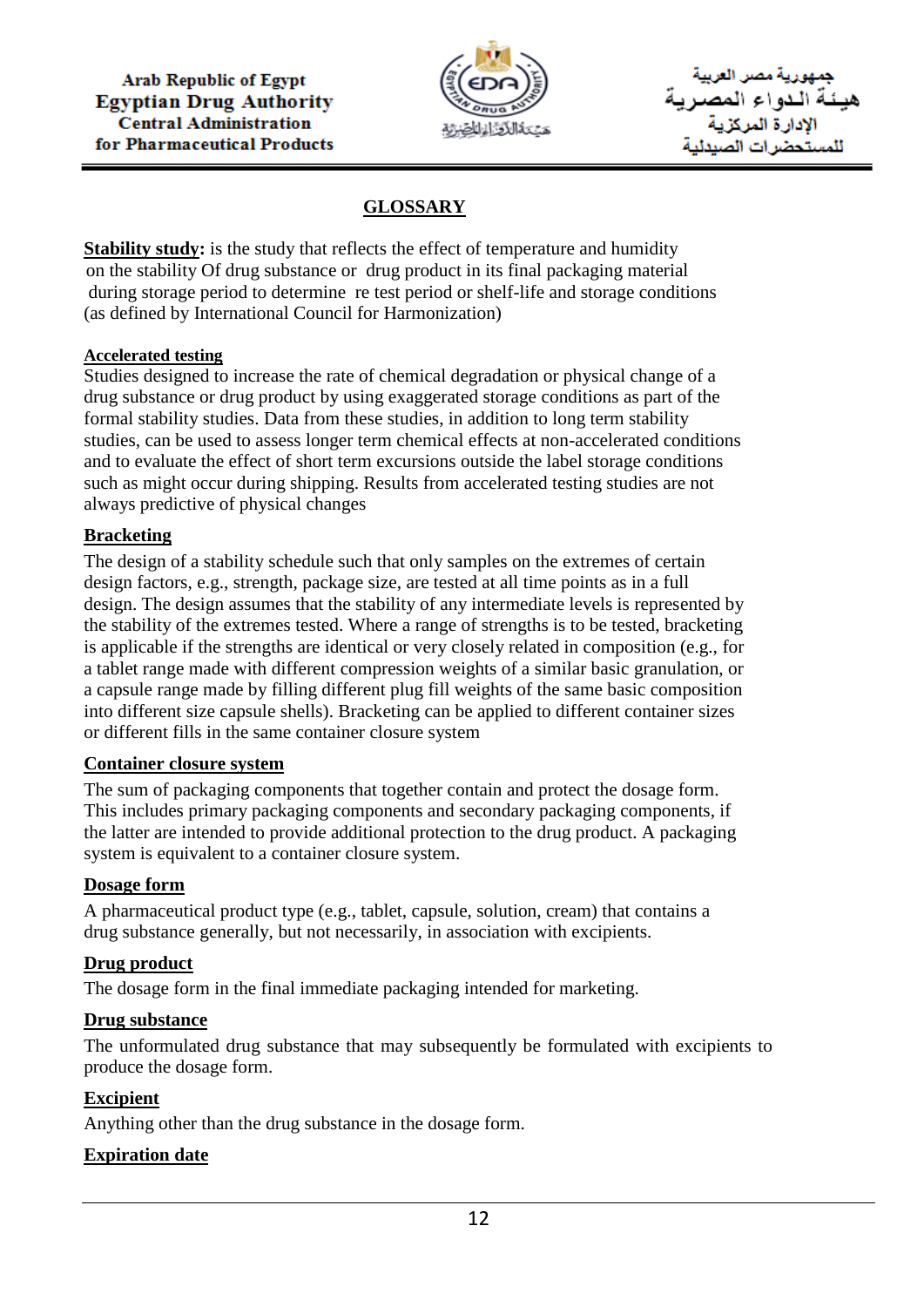

The date placed on the container label of a drug product designating the time prior to which a batch of the product is expected to remain within the approved shelf life specification if stored under defined conditions, and after which it must not be used

### **Impermeable containers**

Containers that provide a permanent barrier to the passage of gases or solvents, e.g., sealed aluminum tubes for semi-solids, sealed glass ampoules for solutions.

## **Intermediate testing**

Studies conducted at 30°C/65% RH and designed to moderately increase the rate of chemical degradation or physical changes for a drug substance or drug product intended to be stored long term at 25°C.

# **Long term testing**

Stability studies under the recommended storage condition for the re-test period or shelf life proposed (or approved) for labeling.

# **Production batch**

A batch of a drug substance or drug product manufactured at production scale by using production equipment in a production facility as specified in the application.

# **Re-test date**

The date after which samples of the drug substance should be examined to ensure that the material is still in compliance with the specification and thus suitable for use in the manufacture of a given drug product.

# **Re-test period**

The period of time during which the drug substance is expected to remain within its specification and, therefore, can be used in the manufacture of a given drug product, provided that the drug substance has been stored under the defined conditions. After this period, a batch of drug substance destined for use in the manufacture of a drug product should be re-tested for compliance with the specification and then used immediately. A batch of drug substance can be re-tested multiple times and a different portion of the batch used after each re-test, as long as it continues to comply with the specification. For most biotechnological/biological substances known to be labile, it is more appropriate to establish a shelf life than a re-test period. The same may be true for certain antibiotics

# **Semi-permeable containers**

Containers that allow the passage of solvent, usually water, while preventing solute loss. The mechanism for solvent transport occurs by absorption into one container surface, diffusion through the bulk of the container material, and desorption from the other surface. Transport is driven by a partial-pressure gradient. Examples of semi-permeable containers include plastic bags and semi-rigid, low-density polyethylene (LDPE) pouches for large volume parenterals (LVPs), and LDPE ampoules, bottles, and vials.

# **Shelf life (also referred to as expiration dating period)**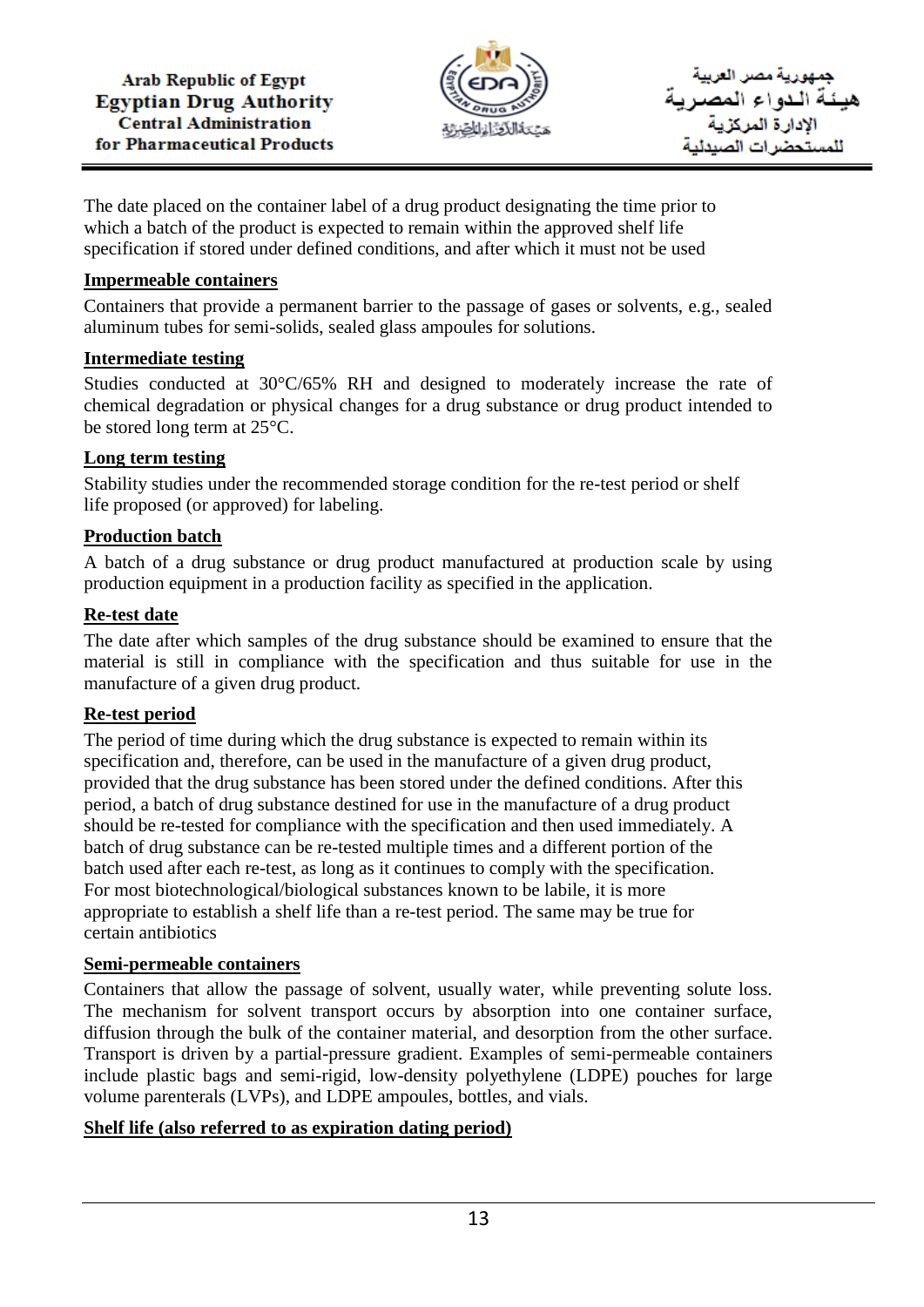

The time period during which a drug product is expected to remain within the approved shelf life specification, provided that it is stored under the conditions defined on the container label.

### **Stress testing (drug substance)**

Studies undertaken to elucidate the intrinsic stability of the drug substance. Such testing is part of the development strategy and is normally carried out under more severe conditions than those used for accelerated testing.

## **Stress testing (drug product)**

Studies undertaken to assess the effect of severe conditions on the drug product. Such studies include photostability testing (see ICH Q1B) and specific testing on certain products, (e.g., metered dose inhalers, creams, emulsions, refrigerated aqueous liquid products).

## **ACCURACY**

The accuracy of an analytical procedure expresses the closeness of agreement between the value which is accepted either as a conventional true value or an accepted reference value and the value found. This is sometimes termed trueness. Repeatability

## **Repeatability**

expresses the precision under the same operating conditions over a short interval of time. Repeatability is also termed intra-assay precision .

## **Intermediate precision**:

Intermediate precision expresses within-laboratories variations: different days, different analysts, different equipment, etc.

# **LINEARITY**

The linearity of an analytical procedure is its ability (within a given range) to obtain test results which are directly proportional to the concentration (amount) of analyte in the sample.

# **PRECISION**:

The precision of an analytical procedure expresses the closeness of agreement (degree of scatter) between a series of measurements obtained from multiple sampling of the same homogeneous sample under the prescribed conditions. Precision may be considered at three levels: repeatability, intermediate precision and reproducibility. Precision should be investigated using homogeneous, authentic samples. However, if it is not possible to obtain a homogeneous sample it may be investigated using artificially prepared samples or a sample solution. The precision of an analytical procedure is usually expressed as the variance, standard deviation or coefficient of variation of a series of measurements. **SPECIFICITY:** 

Specificity is the ability to assess unequivocally the analyte in the presence of components which may be expected to be present. Typically these might include impurities, degradants, matrix, etc. Lack of specificity of an individual analytical procedure may be compensated by other supporting analytical procedure(s). This definition has the following implications: Identification: to ensure the identity of an analyte. Purity Tests: to ensure that all the analytical procedures performed allow an accurate statement of the content of impurities of an analyte, i.e. related substances test, heavy metals, residual solvents content, etc. Assay (content or potency):